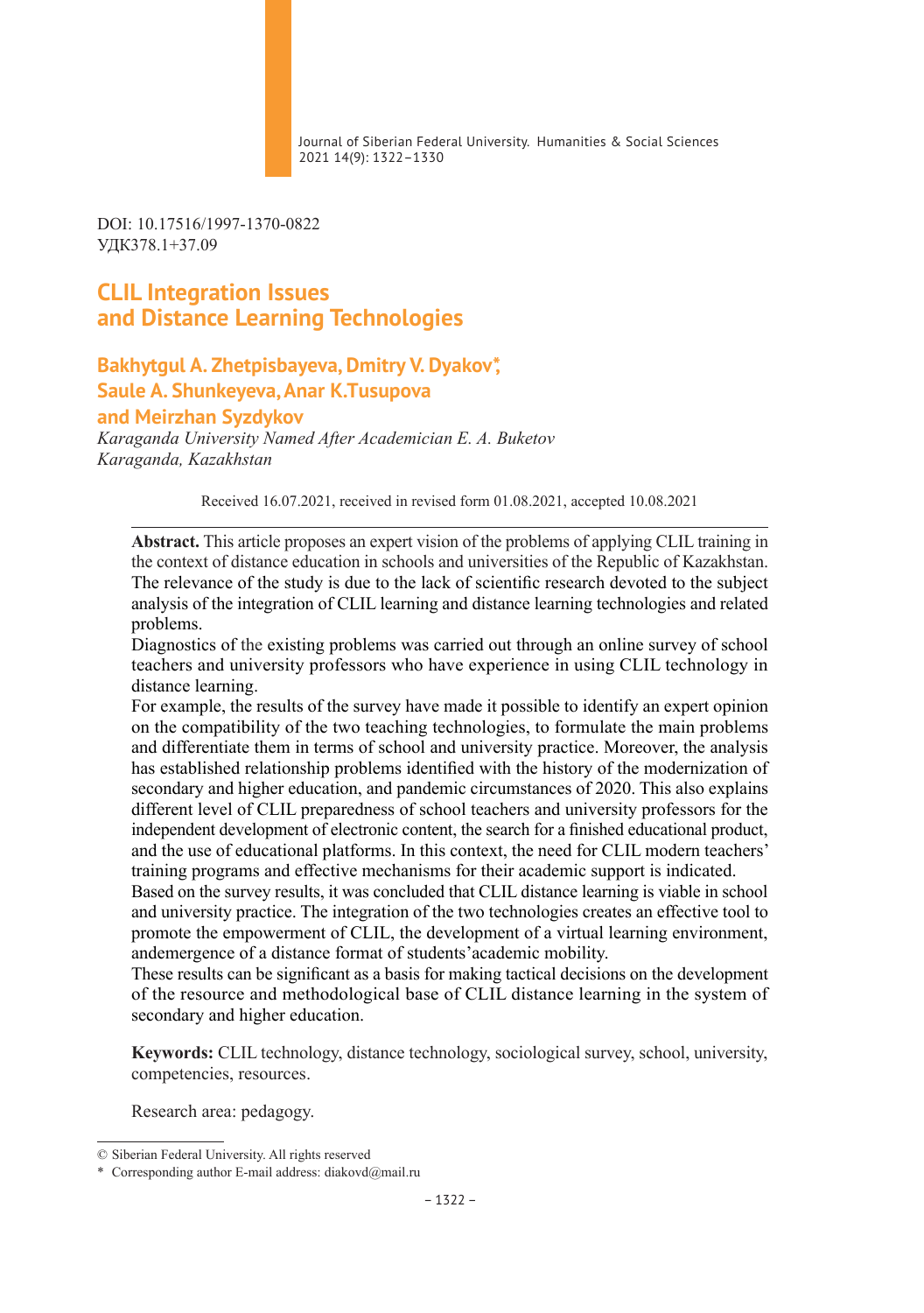Citation: Zhetpisbayeva, B.A., Dyakov, D.V., Shunkeyeva, S.A., Тusupova, A.K., Syzdykov, М. (2021). CLIL Integration issues and distance learning technologies. J. Sib. Fed. Univ. Humanit. soc. sci., 14(9), 1322–1330. DOI: 10.17516/1997-1370-0822

# **Проблемы интеграции CLIL и дистанционных технологий обучения**

## **Б.А. Жетписбаева, Д.В.Дьяков,**

### **С.А. Шункеева, А.К. Тусупова, М.Ж. Сыздыков**

*Карагандинский университет им. академика Е. А. Букетова Республика Казахстан, Караганда*

**Аннотация.** В данной статье предложено экспертное видение применения CLIL‑обучения в условиях дистанционного образования в школах и вузах Республики Казахстан.

Актуальность исследования обусловлена отсутствием научных изысканий, посвященных предметному анализу интеграции CLIL‑обучения и дистанционных технологий и связанных с ней проблем.

Диагностика существующих проблем осуществлялась путем онлайн-опроса учителей школ и преподавателей вузов, которые имеют опыт применения технологии CLIL в дистанционном формате.

Результаты позволили узнать экспертное мнение о совместимости двух технологий обучения, сформулировать основные проблемы и дифференцировать их в аспекте школьной и вузовской практик. В ходе анализа была установлена связь выявленных проблем с историей модернизации среднего и высшего образования, пандемийными обстоятельствами 2020 года. Этим же объясняется разный уровень подготовленности CLIL‑педагогов школы и вуза к самостоятельной разработке электронного контента, поиску готового учебного продукта, использованию образовательных платформ. В контексте этого обозначена потребность в современных программах повышения квалификации CLIL‑педагогов и эффективных механизмах их академической поддержки.

На основании опроса был также сделан вывод о жизнеспособности дистанционного CLIL‑обучения в школьной и вузовской практике. Интеграция двух технологий порождает эффективный инструмент, способствующий расширению возможностей CLIL, развитию виртуальной образовательной среды, появлению дистанционного формата академической мобильности обучающихся.

Данные исследования могут быть использованы как основание для принятия тактических решений о развитии ресурсной и методической базы дистанционного CLIL‑обучения в системе среднего и высшего образования.

**Ключевые слова:** технология CLIL, дистанционная технология, социологический опрос, школа, вуз, компетенции, ресурсы.

Научная специальность: 13.00.00 – педагогические науки.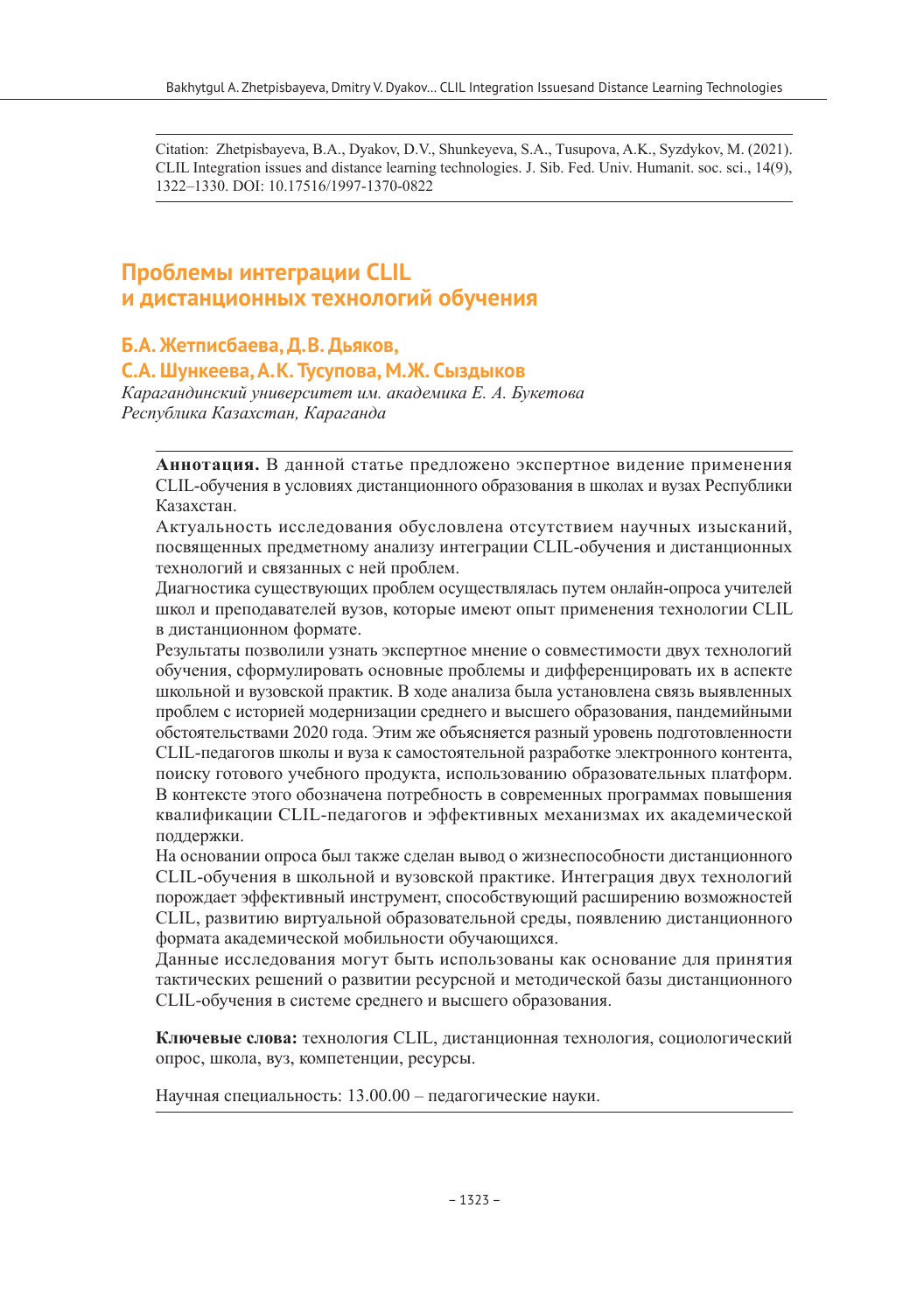#### **Introduction**

The practice of CLIL training in Kazakhstan has been developed in the context of the next stage of domestic educational modernization. Today this technology is successfully applied in universities and schools of Kazakhstan. According to the National Report on the State and Development of the Education System of the Republic of Kazakhstan (based on the results of 2019), teaching of natural sciences subjects is carried out in 3252 schools, in which 7728 CLIL teachers work and 213319 schoolchildren study. The strategic plans for the development of most universities in the Republic include measures for the introduction of English-language modules of core disciplines, the development of the internationalization of educational programs and the university environment. Due to academic freedom provided to universities by CLIL, training is gaining momentum and shaping priorities in personnel and educational policy.For example, conditions and incentive mechanisms are being created to improve the language training of teachers, educational and scientific literature in English is purchased, and trilingual training programs are being launched.A new stage in CLIL education development was provoked by the state task of training teachers for teaching suchschool subjects as Physics, Biology, Chemistry, Informatics in English. In this context, universities began to build up their academic potential, attracting the existing resources of the global arsenal of CLIL training.

The results and prospects of CLIL education become the subject of scientific discussion and theoretical comprehension. Research interest is usually associated with the assessment of domestic experience in the context of the international achievements of CLIL education. Thus, over the past decades, the scientific community has developed the theoretical and methodological foundations of foreign language education, studied the issues of psychoand sociolinguistic aspects and the functional significance of bilingualism, the interaction of perceptual, cognitive and affective processes of bilingualism, intralingual and interlingual transfers (Karlinskiy, 2011; Zalevskaya,2013); the principles of integrated teaching of the

subject and language, aspects of foreign language competence in bilingual education are determined (Bentley, 2010; Coyle D., 2010). The main background of the existing research is related to the study of CLIL technology in a traditional teaching format, which provides for contact communication between the teacher and the student.

At the same time, the educational situation in Kazakhstan is characterized by alternative learning conditions, according to the current law, which allows the use of distance technologies. For 12 years, domestic universities have been trying to master thesetechnologiesand to introduce the advanced experience of foreign countries. Gradually, distance learning acquired an independent status and replaced the usual format of distance education. Since 2019, distance technologies have been integrated into full-time education programs that provide for distance learning. This decision required from faculty to practice new approaches to developing methodological resources based on IT skills and a new, partially mastered digital culture. The academic community is faced with the need for a theoretical understanding of the issueof distance education, the study of world experience, and its extrapolation into the national education system. In this regard, the first attempts to generalize this experience appeared in the form of scientific research, reports, and articles(Baezova,2020). Government tasks related to the development of a digital society and virtual environment in education have become a serious impetus to the development of distance technologies. As in thecase ofCLIL, universities started investingin the development of digital ecosystems, methodological resources, and teachers'training in ITtechnologies.

#### **Theoretical framework**

As it developed, the Kazakh education system adequately responded to the new challenges of our time. In an effort to master new trends, the Ministry of Education and Science of our country set new tasks for the educational community, including them in strategic documents in the field of education, science and society. As a result, in different years, state programsEducation Development in Kazakhstan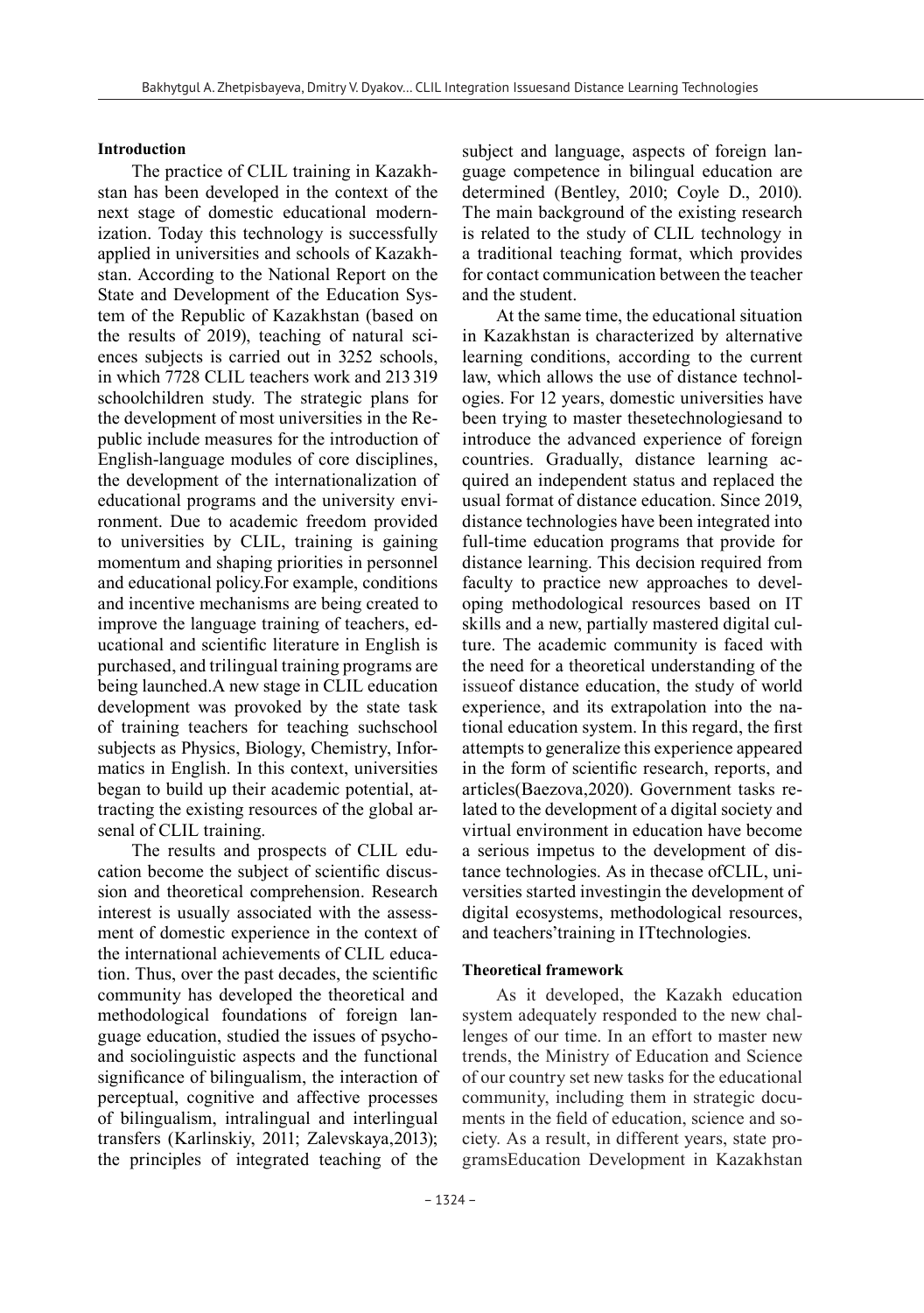contained the task of implementingdistance learning technologies, development of multilingual education, teacher training for English language teaching in schools, and strengthening IT skills and digital culture of future specialists. To date, the educational community of Kazakhstan is guided in its innovation policy by two basic documents: the state program for the development of education and science of the Republic of Kazakhstan until 2025, and the State Program «Digital Kazakhstan».

#### **Statement of the problem**

The experience of distance education and CLIL learning gained by Kazakhstani universities has acquired a new meaning in the context of the growing pandemic of 2019 and 2020. The domestic education system has received a new challenge to preserve the learning process of school and university students in distance. In this regard, it became necessary to combine the two teaching technologies, which found themselves in a new natural environment of development. The situation has developed when distance technology has become the basic tool for the implementation of CLIL training in its content-formal manifestation. Currently, CLIL teachers have to reformat not only academic content, but correct the methodological approaches in teaching as well. On the one hand, there appeared opportunities to apply their experience in a new reality, on the other hand, to solve pending problems, including the methodological provision of CLIL training programs. At the same time, it is important to note that the current manifestation of these problems in higher and secondary education systems differs markedly.

The combination of the two technologies in the educational process creates new aspects of learning for modern pedagogical science. Our historiographic review illustrated the absence of special works devoted to the study of the experience of combining distance technologies and CLIL, and made it possible to single outonly one CLIL Internet resource – Open Online Learning (Ulster University website). It is a three-year joint project between the University of Ulster and CLIL Open Online Learning, funded by the European Union.

The purpose of this article is to assess the perception of CLIL teachers towards the process of integrating two learning technologies, to identify potential problems in the implementation of distance CLIL learning in university and school practice.

#### **Methods**

As an initial aspect of the stated problem studying, researchers highlight the obtaining of an expert assessment of the application of CLIL technology in school and university practice in the context of distance learning. In fact, this is a subjective diagnosis of the problem and an expert assessment of the resource conditions for the application of CLIL technology in universities, the features of CLIL training, its effectiveness and development opportunities in the context of distance education (Zhetpisbayeva, 2020:131).

To obtain an expert assessment of the application of CLIL technology in school and university practice in the context of distance learning, a qualitative methodological approach with a sociological survey of school and university professors who practice CLIL technology in Kazakhstan was applied. The main part of the respondents included school teachers of chemistry, computer science, biology, English, natural sciences, mathematics, information and communication technologies, electrical machines, etc., who participate in the natural sciences teaching staff training, and who have developed educational non-language courses in English, including the compulsory discipline Information and Communication Technologies.

Interaction with the respondents was carried out through a Google survey. The questionnaire «Application of CLIL Technology in Distance Education» developed by the researchers included a block of open and closed questions related to a certain aspect of the stated topic and requiring the respondents to clarify their own position, choose a close judgment, rank these parameters, assess statements, and their own answer.

When compiling the questionnairequestions, researchers relied on scientific publications of domestic and foreign researchers in the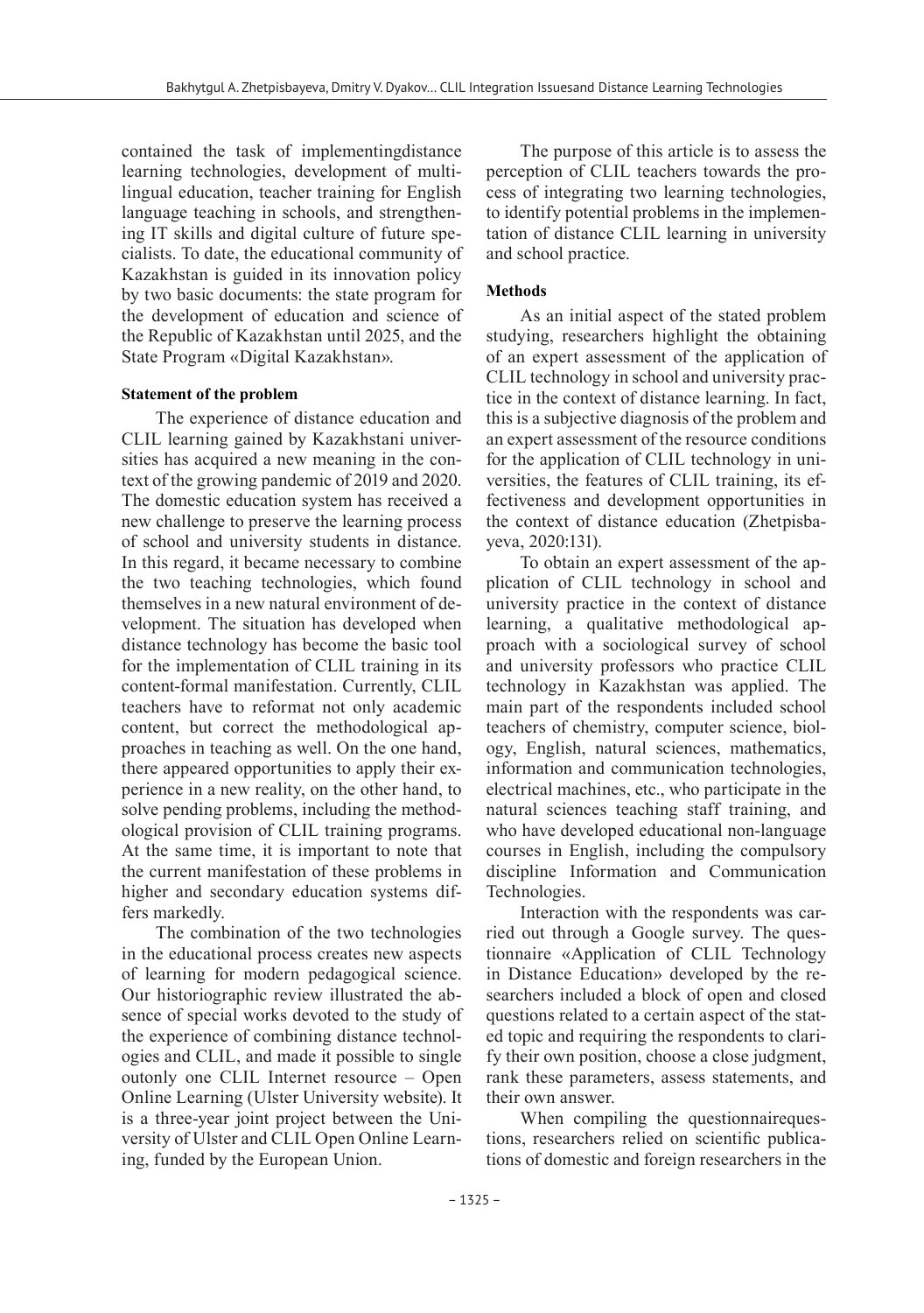field of CLIL learning and distance education technologies. The preference was given to works devoted to the implementation of these technologies in the modernized education systems of the post-Soviet space. Theoretical works of B.A. Zhetpisbayeva, E.A. Kostina, V.I. Levin, G.M. Mutanov, A.K. Kusainov, I. Nagaeva, V.P. Tikhomirov; scientific research by E.E. Zharova, S.N. Popova, G.K. Savchenko about teaching methods; works of T. Zyuzina, V.P. Safronova, U.E. Tikhomirova on the creation of educational resources and virtual learning environment in schools are among them. Along with this, the experience of the sociology of education on the development of tools for such surveys was taken into account (Zhetpisbayeva, 2021).

The study of the research results of the above authors made it possible to determine the nature of the introduction of teaching technologies, the conditions for the formation of the educational environment, the use of special methods and the development of educational content. At the same time, no scientific works devoted to the subject analysis of the integration of CLIL learning and distance technologieswere found. This, on the one hand, limits the prerequisite content of the questionnaire but, on the other hand, it determines the relevance of the survey being conducted.

When processing the survey results, statistical and descriptive methods were used. The closed-ended questions of the questionnaire received statistical significance and were formed according to the majority principle. The open-ended questions were classified based on the content of the assessments made.

Due to the prevailing sociological practice the survey creation was of a phased nature. The first stage is a written appeal to the regional education departments and universities of Karaganda and Pavlodar regions with a request to assist with the survey; the second is sending a link to the Google profile http: //anketa.ineu. edu.kz/; the third stage is processing of the survey results; the fourth one is analysis of the statistical results and trends in the context of the stated goal and the survey topic.As a result, 235 respondents, representing 12 lyceums and 4

universities of Pavlodar, Karaganda, and Nur--Sultan, took part in the sociological survey.

#### **Discussion**

The survey has illustrated that most respondents recognize the strategic importance of CLIL for the development of national education. Perhaps this is due to the peculiarity of the respondents who are interested in promoting this idea and evaluate it quite professionally. At the same time, there is a difference in the emphasis: 70 % of school teachers, in contrast to university professors consider this technology to be elitist. Therefore, it should be applied in specialized classes aimed at the science and technology departments of universities.

Judging by the answers received, 82 % of the respondents believe that CLIL technology in Kazakhstan has good prospects for its consumer both in school and university environments. As a possible development perspective, the respondents admitted the combination of CLIL with distance technologies.

Sharing the idea of the priority of subject knowledge, the respondents ranked the special tasks of the CLIL teacher in different ways. Most teachers consider it important to teach English terminology, which will allow to read scientific literature in the future. University professors note the importance of teaching a professional language, which contributes students to be able to achieve academic goals. As a result, there is continuity in the views of CLIL school teachers and university professors about the prerequisite of subject knowledge, conceptual apparatus, special vocabulary and post-requisite mastering of scientific literature in English.

The opinions of the respondents about the tasks of the CLIL teacher, due to the transition to a distance learning format, in a generalized form can be systematized in three main areas. These are tasks such as creating an electronic methodological product, searching for electronic educational content, and studying the proposals of the virtual academic environment, including educational platforms.

The transition to distance technologies required from CLIL teachers to strengthen their own IT skills and master the virtual academic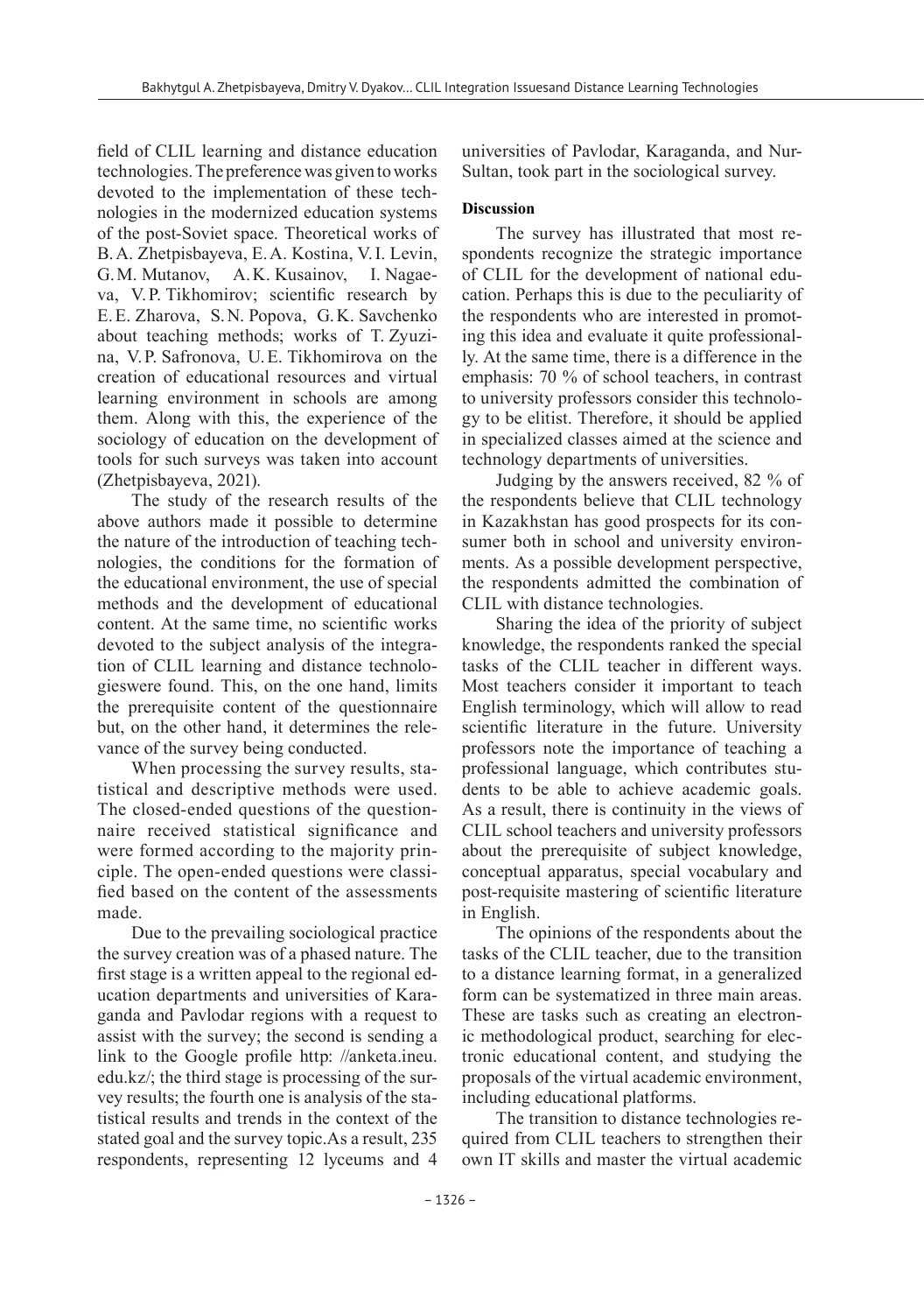environment, which today offers a variety of educational content. Unlike university professors, school teachers have experienced serious difficulties in developing e-learning products. According to them, in modern school practice there are no technical support mechanisms for teachers who want to develop electronic study guides, problem books, dictionaries, etc. University professors had to master the resources of educational platforms, develop online courses themselves and record video lectures.

According to school teachers, the main electronic content they use and offer to students is of someone else's development (over 70 %). In the practice of university professors, this figure is much lower; it does not exceed 50 %. This is due to the difference between the academic policies of schools and universities in the Republic of Kazakhstan. Distance learning in universities has a fairly long experience, which is based on the teachers'skills to develop an author's electronic product.

This also explains the low provision of natural science disciplines at schools with accessible electronic and digital sources, which are adaptable to the curriculum.According to teachers, the accessibility of available sources in the subject is not more than 20 %. In university practice, this indicator is much higher; it reaches more than 60 %. Nevertheless, this is due to the fact that universities have a subscription to world electronic libraries, the development of MOOC, the practice of developing electronic lectures, textbooks, etc. There are no available paid content, virtual laboratories, etc. for the majority of teachers.

Furthermore, the replies of CLIL school teachers and university professors coincided that the format of remote communication itself caused complexity, even when using ZOOM, it was necessary to concentrate on material and strengthen the active role of the teacher. Most respondents today solve the problem of preserving natural communication in virtual mode while maintaining the active students'role during the lesson. Many of them had to introduce a system of webinars and tasks designed in the form of voice messages for listening. Another challenge is related to the preservation of speaking practice in the learning process. It is

important to maintain the traditional balance of written and oral forms of strengthening or testing of knowledge. In the distance format, the dominance of written forms of communication and information exchange was observed. In the context of distance learning, the predisposition of natural science disciplines to written types of work has increased. At the same time, due to this, studentshad to work more independently with English-language sources.

CLIL distance learning is quite possible under condition of the presence of educational platforms and resource sites with educational content, as well as technical support for electronic product development: the teacher prepares content and software specialistdraws it.

These difficulties determine the opinion that today CLIL training in the traditional format is more effective, while the distance format is the most promising in the emerging digital society.

When defining the basic CLIL competencies of a teacher, all respondents indicated methodological skills that allow students to form subject knowledge and communication skills in the language, as well as IT competencies that allow using or creating electronic resources and navigatingthe educational Internet space. Based on the responses, the need for IT competencies intensified in the pandemic, when it was necessary to develop a ZOOM or Moodle system.

The comparative analysis of the IT competencies self-assessment indicators illustrated that university professors, in contrast to school teachers, feel more confident when using virtual communication systems and demonstrate a developed methodological arsenal developed specifically for distance learning. Electronic textbooks, digitized books, virtual laboratories are among them. Judging by the answers, university professors have better search skills and have a fairly complete understanding of resource sources. The reasons for this are largely associated with the developed practice of using intra-university systems for automating testing processes, registering grades, working in personal accounts, setting assignments, etc. School practice in this sense lags significantly behind university practice, which has more ac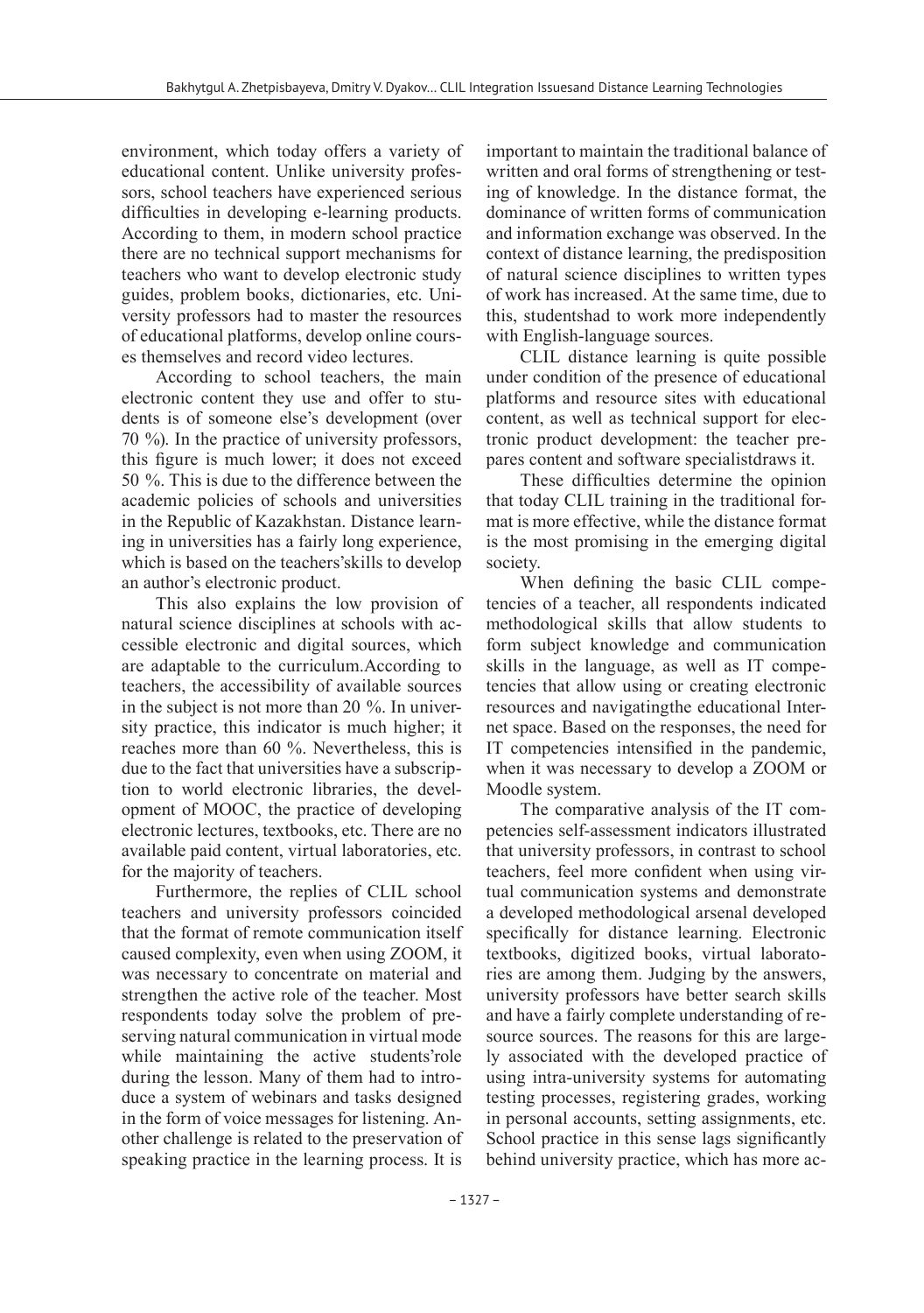ademic freedom and human resources for the development and implementation of automated control systems.

The survey showed that more than 80 % of school teachers and 42 % of university professors experienced difficulties in reformatting teaching material. According to them, it was required to significantly expand the basic content intended for independent study, to detail methodological recommendations for assignments, andto introduce new forms of their implementation up to video recordings. An active role in this process belongs to students who have a good command of interactive means of communication. In this context, many university professors (63 %) plan to master online learning methods and create specialvideo content, including those, recorded in video studios at their universities. School teachers claim that they do not have access to a resource base that allows them to do this in a professional environment, therefore they mainly use improvised means: mobile phones, home video cameras, recording devices of the ZOOM system. Their answers indicate that CLIL teachers have sufficient knowledge to create adequate content, but do not always have access to the resource base and methodological assistance necessary for technical support of the distance learning process. For example, a CLIL teacher can develop a lesson text, but is not able to design an educational video based on it.

In this regard, the problem of professional development arises. Many school teachers were unable to answer the question of where they could get additional competencies in educational resources development and receive training in online learning. Answering this question, university professors (71 %), indicated educational platforms (University, Open.Ru, Coursera, etc.) and noted that the solution to this problem is institutional in nature, i. e. universities independently develop such programs or resort to organized consulting.

School teachers believe that universities should more actively help them in developing a resource base and transferring experience in mastering special techniques that work in the context of distance education. Most of the respondents indicated the need foradditional support for CLIL distance learning:

- 86 % of school teachers and 62 % of university professors need methodological development in this area;

91 % of school teachers and 96 % of university professorsneed special educational platforms that provide technical conditions for interacting with students at the stages of studying a topic, completing assignments, testing knowledge, proctoring, and exchanging information;

- 96 % of school teachers and 71 % of university professors need educational content, including video and audio materials, presentations, professionally oriented dictionaries, etc.;

- 90 % of school teachers and 70 % of university professors need training courses in methodology and content development for teaching in a distance format.

As can be demonstrated from the answers, the need of school teachers for organizational and methodological support is significantly higher than that of university professors(Fig. 1).

The overwhelming majority of the respondents do not doubt in the effectiveness of CLIL teaching in the traditional format: 88 % of school teachers and 83 % of university professors rated it at the maximum score on the proposed rating scale. However, when assessing the effectiveness of CLIL distance learning, opinions were somewhat divided. Greater skepticism is demonstrated by school teachers, 42 % of whom believe that distance learning reduces the quality of training. Judging from the responses, this opinion is due to the age characteristics of school students who, incontrast to university students, need closer contact and the teacher's attention to learn a subject in a foreign language (English). The assessments of university professors can be called cautious, but optimistic. The majority rate the effectiveness of distance learning CLIL as satisfactory (Fig. 2). Perhaps the pandemic circumstances, in which the integration of the two learning technologies took place, contributed to the increased skepticism.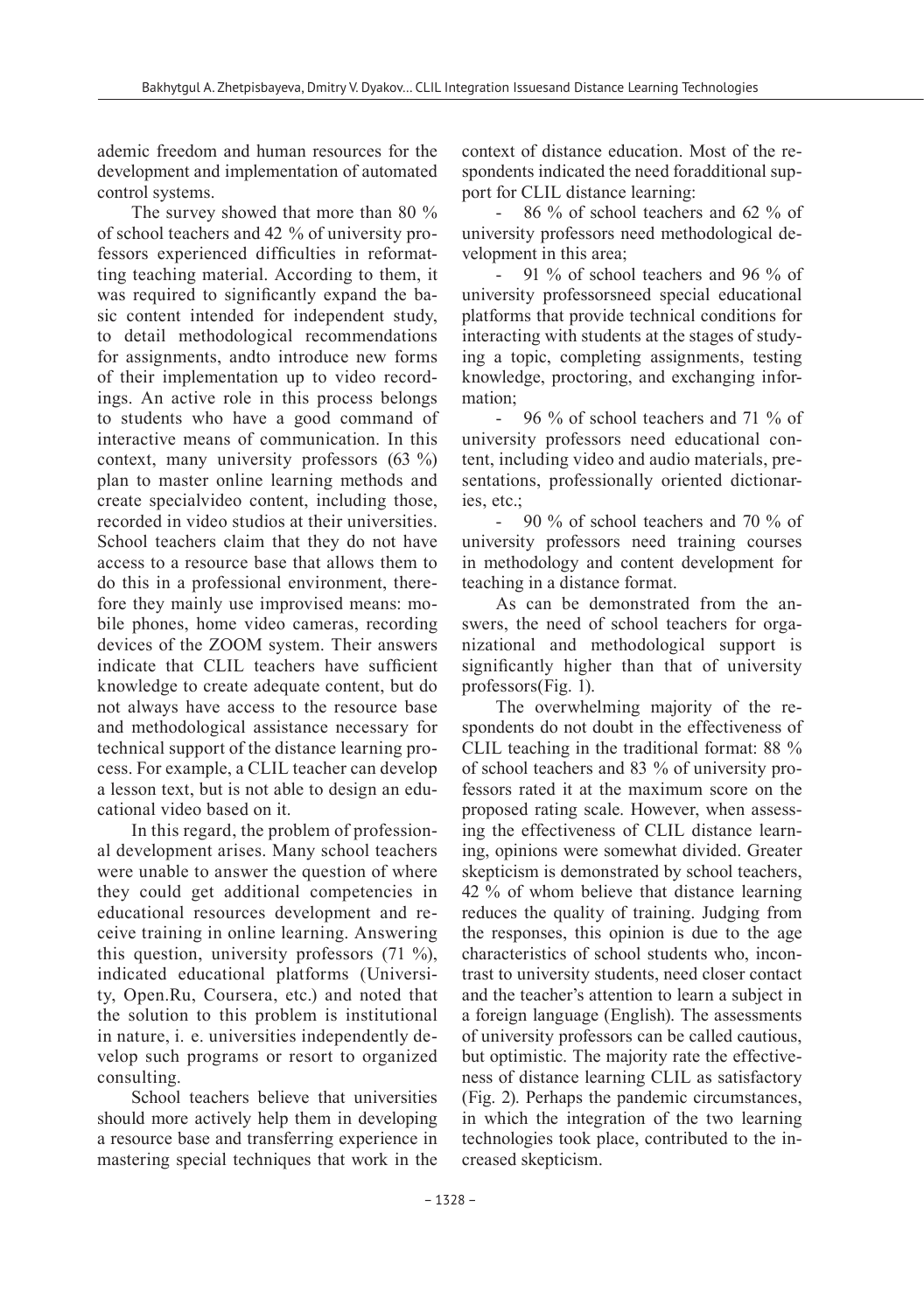

Fig. 1. The need of distance CLIL teachers for academic support



Fig. 2. Assessment of the integrated formatprospects

This idea of effectiveness correlates with the teachers' responses about the level of students' interest in distance CLIL learning. Every second teacher believes that students do not welcome this approach in teaching. Perhaps, it was about middle school students. At the sametime, the majority of school teachers(78 %) and university professors (90 %) admitted that students do not deny the integrated format oftechnology. According to the teachers, the main difficulties in distance learning of a subject in English for school children is independent work, and for students is a large amount of educational material. Moreover, according to the respondents, these difficulties are overcome as students move to the graduation stage.

#### **Conclusion**

The conducted analysis of the survey in the context of the stated goals and the survey topics could form a reasonable idea about the features of the CLIL technology application in distance education in educational institutions of Kazakhstan as well.

The similar opinion of the majority of respondents confirms the prospects of integrating the two teaching technologies in the system of school and university education. As a result, this can form a viable tool to empower CLIL learning and develop camping virtual learning environment, including through the development of e-learning resources. The need for such a tool is confirmed by the expert assessment of the respondents, who say that the main problem in the implementation of CLIL training in the distance format is weak resource support.

There is a subjective need of school teachers and university professors for technical and methodological resources, as well as for the acquisition, development and improvement of the basic competencies of